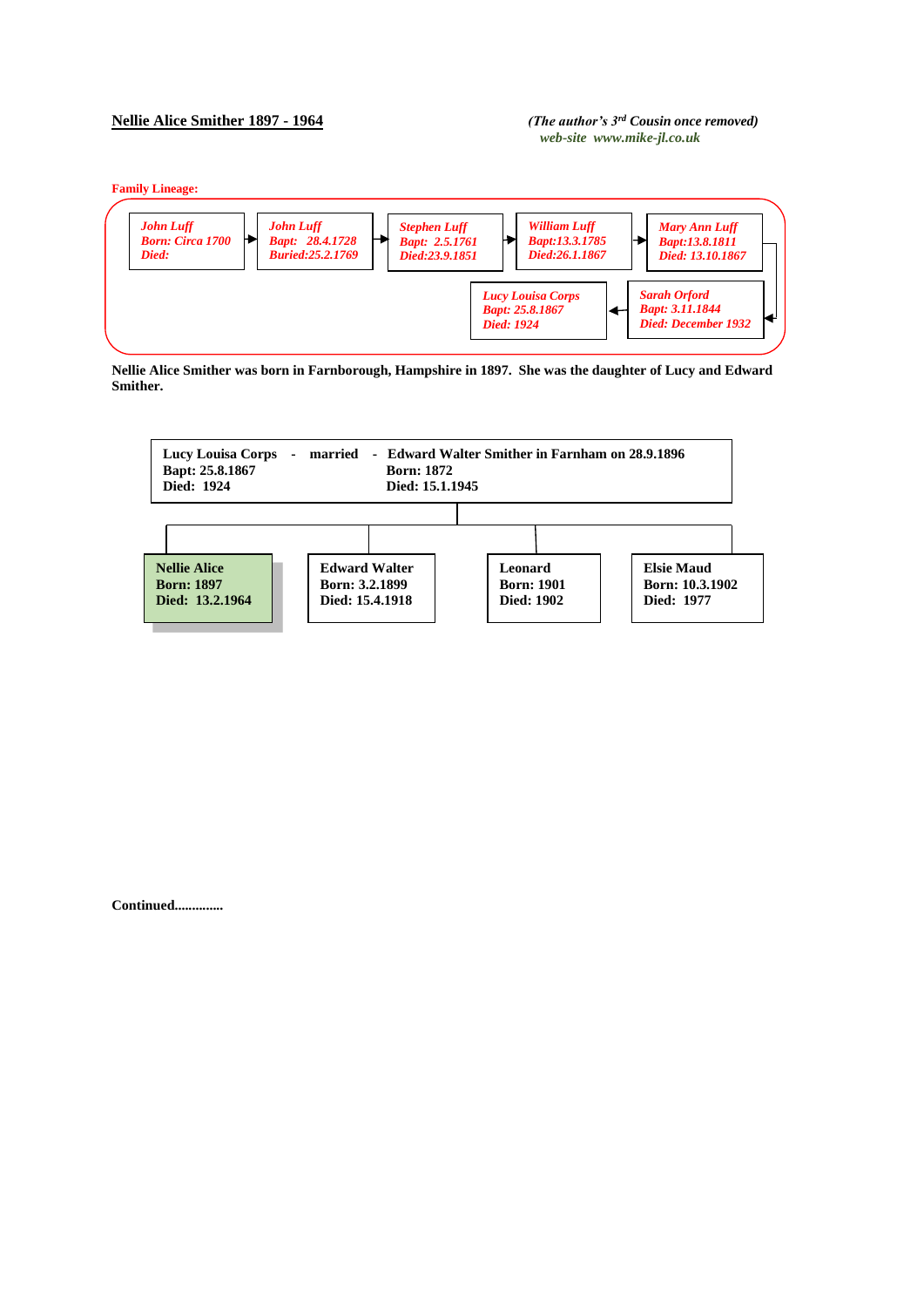| Civil Parish<br>ortisthamston                                              | <b>Ecclesiantical Parish</b><br>of B. Slms Parto   | Borget or Urban District                                         |                                     |                                          |                                                                                                                                     | of Urban District<br>of Verthern Part of  |                                     |                                                                                               | or South Neaton Mallkaun                                                                   |                                                                              |
|----------------------------------------------------------------------------|----------------------------------------------------|------------------------------------------------------------------|-------------------------------------|------------------------------------------|-------------------------------------------------------------------------------------------------------------------------------------|-------------------------------------------|-------------------------------------|-----------------------------------------------------------------------------------------------|--------------------------------------------------------------------------------------------|------------------------------------------------------------------------------|
| <b>Cola</b><br>BOAD, STREET, &c., and<br>No. or NAME of HOUSE<br><b>JE</b> | ठा<br>$\frac{4}{100828}$<br>Uninhabited<br>₩<br>승물 | Name and Surname of<br>each Person                               | RELATION<br>to Head<br>of Family    | 10                                       | $\overline{\mathbf{u}}$<br>$\begin{array}{c}\n\textbf{Age last} \\ \textbf{Birthday} \\ \textbf{of}\n\end{array}$<br>Males / Fomale | <b>PROFESSION OR OCCUPATION</b>           | Employer,<br>Worker,<br>Own account | $\overline{\mathbf{r}}$<br>$\frac{1}{t}$ Working<br>$\mathbf{H}^{\mathrm{at}}_{\mathrm{oma}}$ | <b>WHERE BORN</b>                                                                          | (1) Deaf and Dumb<br>(3) Blind<br>(3) Lunatic<br>(4) Imbecile, feeble-minded |
| $69255$ Solding R<br>170227                                                |                                                    | Minime ocan<br>William Wareham<br>Lumi                           | Head<br>Head                        | vid<br>m                                 | 54<br>23<br>22                                                                                                                      | Salandis<br>Broadwa                       | bus account<br>Worker               | athony                                                                                        | Rinkland<br>Haffordolure                                                                   |                                                                              |
|                                                                            |                                                    | ᠇<br>$f_{\rm max}$<br>∾<br>William                               | Juje<br>$S_{n}$<br>Brother          | y<br>\$.                                 | $2^{\circ}$<br>⊥                                                                                                                    |                                           | Valen                               |                                                                                               | Essay Walthamstord<br>Northornhure                                                         |                                                                              |
| 171251                                                                     |                                                    | Jran<br>William<br>H-Chapman<br>41<br>Frank                      | Head<br>Wile                        | <b>SEC</b><br><b>In</b><br>S             | $rac{21}{21}$<br>26<br>×.<br>19                                                                                                     | Paint Pricklyne<br>Brinklager apprentice) | <i>Dun account</i><br>Worker        |                                                                                               | <i>Mariate</i><br>Goudhuret<br>Kend<br>ት<br>क                                              |                                                                              |
| 172253                                                                     |                                                    | Maine & Maurful<br>Frederick                                     | S-in<br>law<br>Boarder<br>Head      | 7.<br>ok.                                | $\overline{18}$<br>36                                                                                                               | Diployer Saltura                          | Worker                              |                                                                                               | $\overline{\mathcal{A}}$<br>hage<br>Matchine<br><i><u><b><i><u>Mayried</u></i></b></u></i> |                                                                              |
| 73255                                                                      |                                                    | Mary au<br>Edward W Smither                                      | Julie<br>Dak<br>Head                | $\frac{m}{s}$<br>In                      | 31<br>$\mathsf{v}$<br>$\partial o$                                                                                                  | Phymber                                   | Worker                              |                                                                                               | Stukes<br>Indon<br>Bow<br>Date Farmingdon                                                  | Donet                                                                        |
|                                                                            |                                                    | P<br><b>ULEM</b><br>helli.<br>$\rightarrow$<br>Edward<br>Leonard | Wile<br>Dahir<br>CSon<br>$\sqrt{2}$ | 'n<br>Ś<br>$\mathcal{S}$<br>$\cdot$ s    | وو<br>في<br>$\mathbf{r}$<br>3 <sub>ha</sub>                                                                                         |                                           |                                     |                                                                                               | Surre Familiar<br>Naute Fassborough<br>Expert Wallhamston                                  |                                                                              |
| 174 28. \$ felms R                                                         |                                                    | 4 Hara B. Edwards<br>Pulara Ez                                   | Head<br>Daus                        | wa<br>S                                  | 3b<br>$\frac{2}{10.06}$                                                                                                             |                                           |                                     |                                                                                               | East Badner<br>Herto<br>Essex Walthamston                                                  |                                                                              |
| 17528                                                                      |                                                    | Doris<br>Jan anderson<br>John                                    | Jaun<br>Head<br>Wye                 | $\overline{\mathcal{S}}$<br>M.<br>e<br>S | 33<br>2b                                                                                                                            | Musuce apents                             | Worker                              |                                                                                               | Sterry blapham<br>Syntjaland-Materalized Broteck Subject                                   | triba                                                                        |
| 17630                                                                      |                                                    | ₩<br>Donica<br>Susannel Jalbut<br>ሙ<br>Mary n.                   | Daw<br>Head<br>Siter                | S<br>S<br>S                              | 3<br>$\overline{40}$<br>42                                                                                                          | Civil now means)                          |                                     |                                                                                               | Northamptonolive Pande<br>٩t                                                               |                                                                              |
|                                                                            |                                                    |                                                                  |                                     |                                          |                                                                                                                                     |                                           |                                     |                                                                                               |                                                                                            |                                                                              |
| <b>Name</b>                                                                |                                                    | <b>Position</b> in<br>House                                      | <b>Condition Age/Sex</b>            |                                          |                                                                                                                                     | <b>Profession</b>                         |                                     |                                                                                               | <b>Birth Place</b>                                                                         |                                                                              |
| <b>Edward W Smither</b><br><b>Lucy L Smither</b><br><b>Nellie Smither</b>  |                                                    | Head<br>Wife<br><b>Daughter</b>                                  | <b>Married</b><br><b>Married</b>    |                                          | 30 Male<br>33 F/male<br>3 F/male                                                                                                    | Plumber                                   |                                     |                                                                                               | Farringdon<br>Farnham, Surrey<br><b>Farnborough, Hants</b>                                 |                                                                              |

|  |  |  |  |  | The 1901 Census shows Nellie, aged 3, living with her family at 255, St Johns Road, Walthamstow, Essex. |  |
|--|--|--|--|--|---------------------------------------------------------------------------------------------------------|--|
|--|--|--|--|--|---------------------------------------------------------------------------------------------------------|--|

**Nellie Smither Daughter 3 F/male Farnborough, Hants** Edward Smither Son 2 Male Walthamstow, Essex<br>
Leonard Smither Son 3mths Male Walthamstow, Essex **Walthamstow, Essex**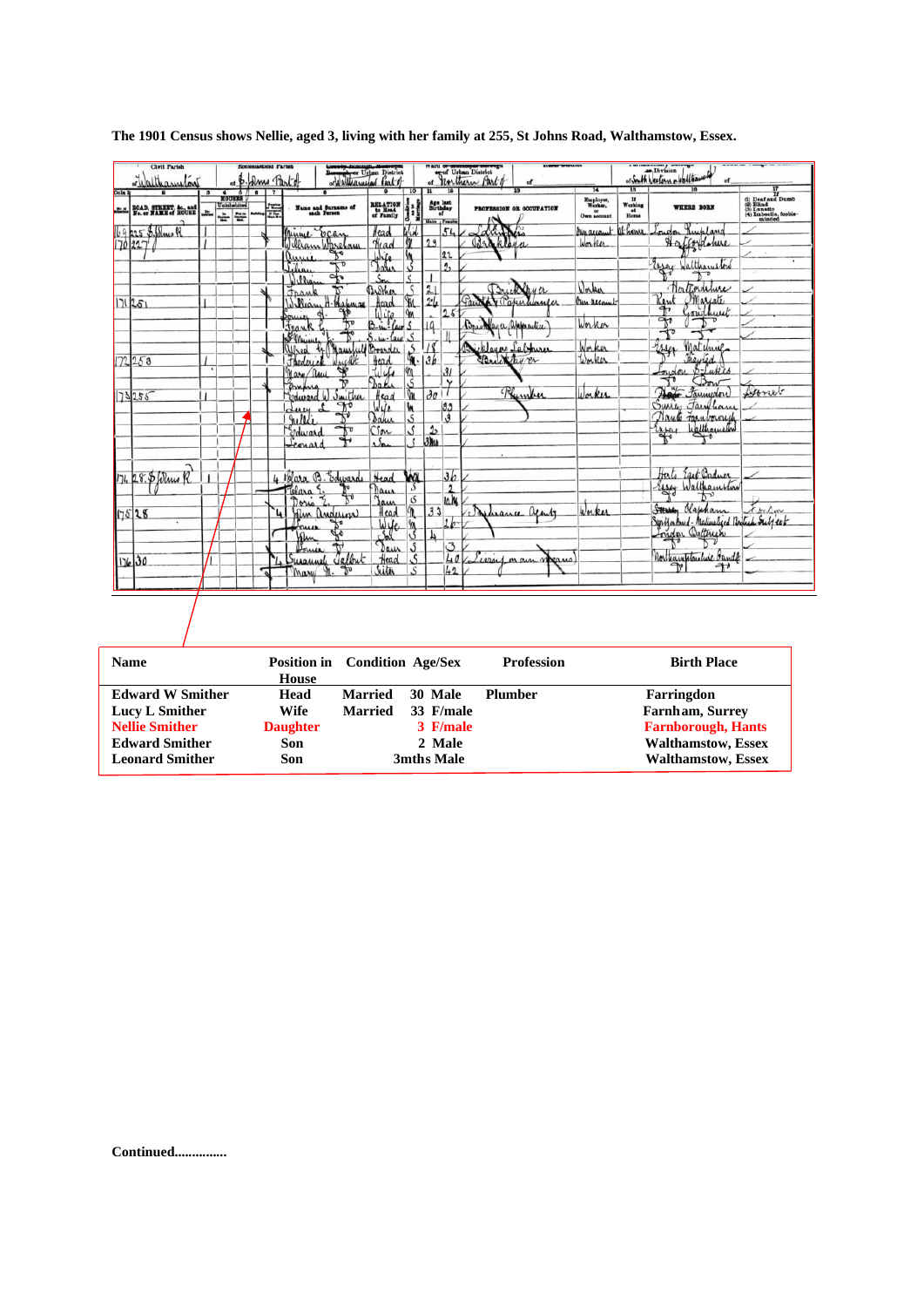**The 1911 Census shows Nellie, now aged 13, and living with her family at 2 Royston Parade, Royston Avenue, Chingford Road, Essex.** 





**Continued……**